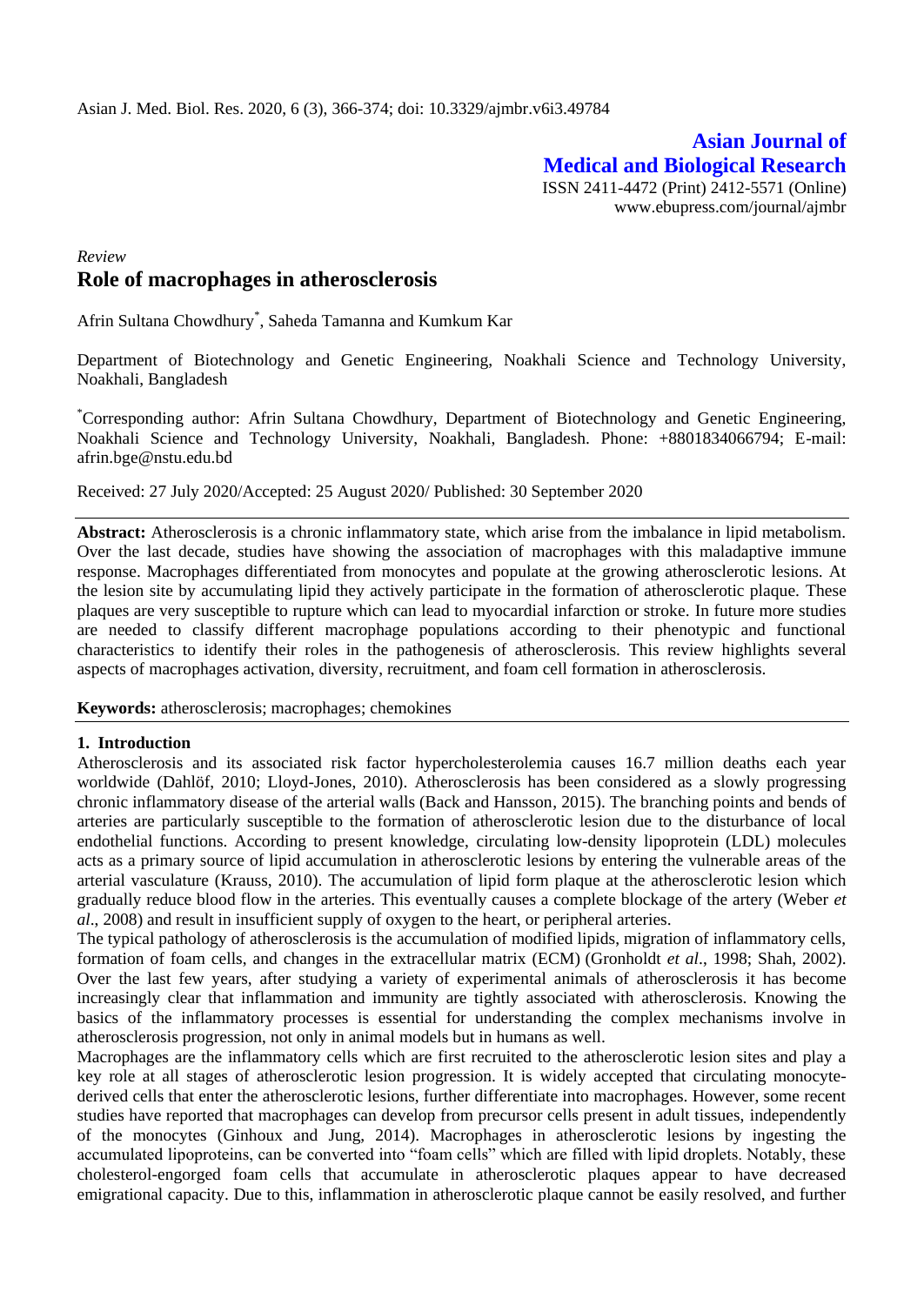progress to more complex atherosclerotic plaque (Randolph, 2014). In these advanced plaques, macrophages further play role as a major contributor by maintaining the local inflammatory response through their secretion of pro-inflammatory mediators (chemokines, cytokines), and by producing reactive oxygen species. Inflammatory cytokines produced by macrophages induce the migration of more inflammatory cells to the lesion. Inflammatory macrophages even after their death play role in the formation of pro-thrombotic necrotic core by releasing lipid contents and tissue factor (Seimon and Tabas, 2009). Rupture of this necrotic core and the intravascular blood clot further contributes to myocardial infarction and stroke.

Although the association of macrophages with atherosclerosis has long been considered, the mechanism that regulates the formation of macrophage foam cells and their retention within the atheroma remains largely unknown (Randolph, 2014). Researchers are only beginning to elucidate the underlying mechanisms that control foam cell formation and retention within the plaque (Libby *et al*., 2014; Moore *et al*., 2013). In this review, we will discuss about the central roles of macrophages in the initiation, progression and resolution of atherosclerotic inflammation, by focusing on how the migration, recruitment, and death of macrophages alter the fate of the plaque.

#### **2. Recruitment of circulating monocytes in atherosclerosis**

During the past decade, the fact has become clear that hypercholesterolemia, an important risk factor for atherosclerosis, induces expansions of myeloid cells such as monocytes and neutrophils (Qiao *et al*., 1997). By studying different animal models, e.g. mice, swine and rabbits a significant correlation between augmented number of circulating monocytes and hyperlipidemia has been identified (Gu *et al*., 1998; Boring *et al*., 1998). In apolipoprotein E-deficient (Apoe<sup>-/-</sup>) animals, circulating proinflammatory monocytes are found ∼50% higher than in the control animals (Swirski *et al.,* 2007). Hence, mechanisms controlling monocyte recruitment is crucial to understand the contribution of monocyte in atherosclerosis.

Monocytes are bone marrow-derived progenitor cells which do not proliferate in the blood (Geissmann *et al*., 2003). During the process of atherosclerosis, endothelial injury leads to the migration of circulating monocytes to the intima and subintima (Cros *et al*., 2010). The rolling of monocytes to the sites of injury usually facilitates by the adhesion proteins of selectin family: P- and E-selectin (Blankenberg *et al*., 2003; Steffens and Mach, 2004). P-selectin is expressed on the luminal surface of endothelium and interacts with monocyte P-selectin glycoprotein ligand-1 (PSGL-1) (Blankenberg *et al*., 2003; Quehenberger, 2005). Firm adhesion of monocytes to the luminal surface of activated endothelium further supports by the binding of integrins with vascular cell adhesion molecule-1 (VCAM-1) and intercellular adhesion molecule-1 (ICAM-1) (Natarajan and Cai, 2005). Animal model studies have found that genetic deficiencies of VCAM-1 and ICAM-1 are associated with significantly delayed atherosclerosis (Takahashi *et al*., 2002).

In mice by tracing radiolabeled monocytes at the lesion site it has been recognized that monocytes can differentiate into macrophages (Ginhoux and Jung, 2014). The differentiation of monocytes into macrophages is triggered mainly by two growth factors: granulocyte/macrophage colony stimulating factor (GM-CSF) and macrophage colony-stimulating factor (M-SCF) (Nicola and Metcalf, 1986). Different human and animal model experiments have revealed that M-CSF overexpression play a key role to induce various functions of macrophage in the process of atherogenesis (Qiao *et al*., 1997). Moreover, delayed atheroma formation also has been documented in mice lacking the expression of M-CSF (Rajavashisth *et al*., 1998). The event of monocytes differentiation into macrophages also accompanied by a number of morphological and structural changes, such as increase of organelles numbers, altered sensitivity to signalling molecules, and enhanced expression of surface receptors including SR-AI and II, CD (cluster of differentiation) 36, MARCO, SR-PSOX, and CD68 (Kume and Kita, 2001; Minami *et al*., 2001). Differentiating monocytes show increased activity of lysosomal enzyme, which help them to prepare for the phagocytosis of lipid components (Novoselov *et al*, 2015). Macrophage after differentiating from monocytes further actively contributes to atherosclerotic lesion regression and tissue remodeling. In summary, monocyte recruitment to the arterial wall initiates the inflammation process (Nathan and Ding, 2010).

### **3. Role of different macrophages in atherosclerosis**

Differentiated macrophages play a central role in atherosclerosis by scavenging lipoprotein particles and ultimately becoming foam cells (Lusis, 2000). Diverse emerging concepts on heterogeneity of macrophages indicate alternative roles of different macrophages in the progression and regression of atherosclerosis (Waldo *et al*., 2008; Bouhlel *et al*., 2007).

Existence of two types of macrophage phenotype is widely known- one is classically activated or M1 phenotype, and the other is alternatively activated or M2 phenotype (Johnson *et al*., 2009). Differentiation of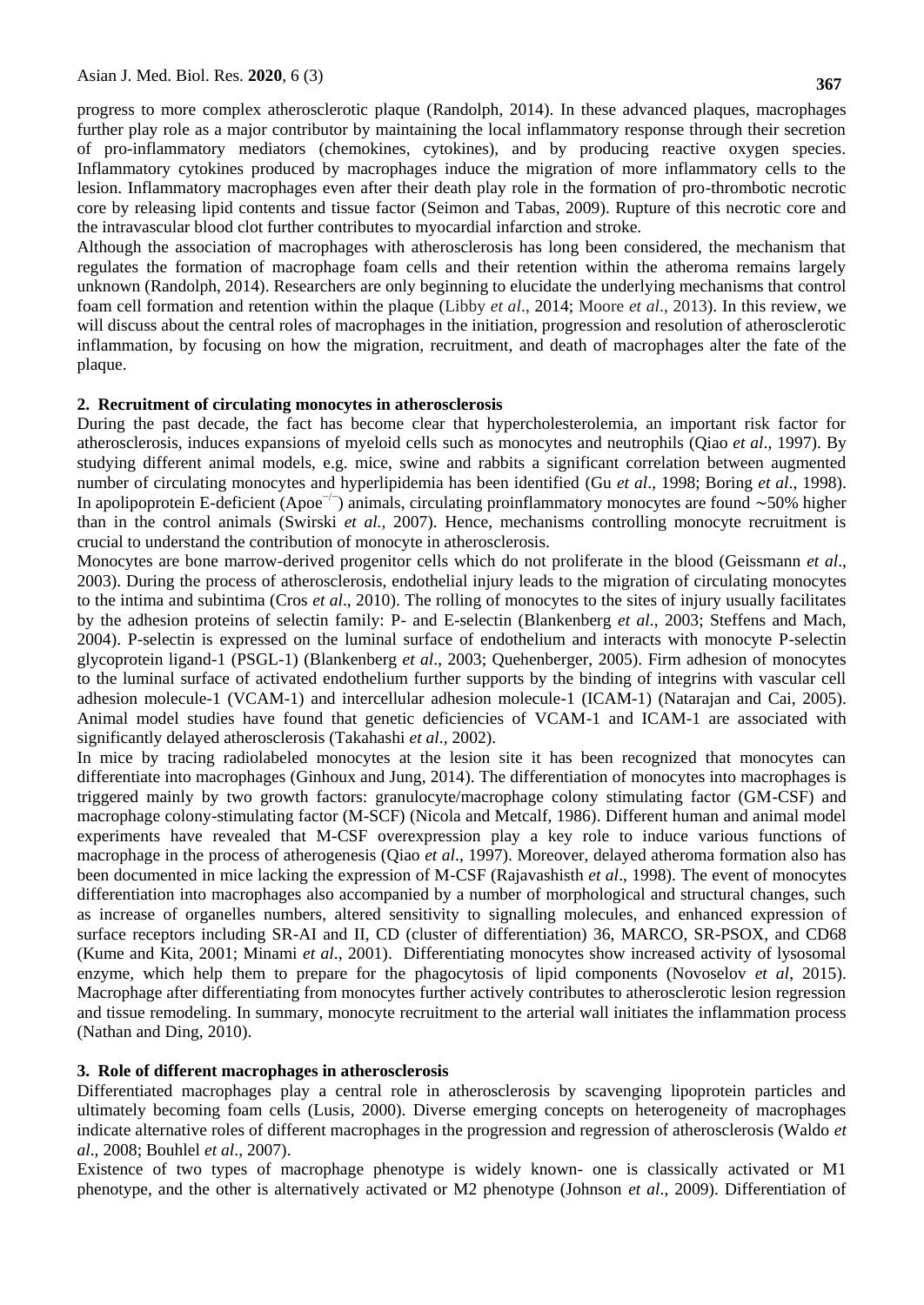M1 macrophages is occurred in response to toll-like receptor (TLR), interferon- $\gamma$  signaling; which is influenced by the availability of pathogen-associated molecular complexes (PAMPs), lipolysaccharides and lipoproteins. Proinflammatory factors, such as tumor necrosis factor- (TNF-)  $\alpha$ , interleukin-1  $\beta$  (IL-1 $\beta$ ), IL-12, and IL-23, and chemokines CXCL9, CXCL10, and CXCL11 are discharged by this type of macrophages. M1 macrophages produce high levels of reactive oxygen species (ROS) and nitric oxide (NO) that also contribute to the inflammation process (Chistiakov *et al*., 2015). Again various *in vitro* data show that M1 macrophages not only can trigger apoptosis of smooth muscle cells (SMCs) through activated Fas apoptotic pathway and release proapoptotic  $TNF\alpha$  and nitric oxide, but also can decrease collagen synthesis in intimal SMCs through the secretion of macrophage-derived matrix metalloproteinases (MMPs) (Fodok *et al*., 1998).

Anti-inflammatory M2 macrophages are induced by Th2-type cytokines IL4 and IL-13 and secrete antiinflammatory factors, such as IL-1 receptor agonist and IL-10 (Martinez *et al*., 2009). Various studies have disclosed inaccuracy of bipolar M1/M2 classification to interpret macrophage diversity and so further division of M2 type into other subgroups was proposed by some authors based on the stimulation and protein expression pattern (Murray *et al*., 2014; Martinez *et al*., 2009). M2a, M2c play anti-inflammatory role while M2b play both anti and pro-inflammatory function and M2d is found to be involved in tumor progression (Ferrante *et al*., 2013).

Apart from M1 and M2 phenotypes, Mox phenotypes can also be evolved when exposed to oxidized phospholipids which are stimulated by functional transcription factor NFE2L2. Some pro-inflammatory markers, such as IL-1 $\beta$  and cyclooxygenase 2 are being secreted by Mox. In atherosclerotic lesions of mice, Mox macrophages comprise approximately 30% of the total number of macrophages. However, presence of Mox macrophages in human atherosclerotic lesions are yet to be determined (Kadl *et al*., 2010).

### **4. Role of cytokines secreted by macrophages in atherosclerosis**

Macrophages are the first local inflammatory cells arrive at the atherosclerotic lesions (Gerrity *et al*., 1979). Macrophages secrete inflammatory cytokines that stimulate the generation of protease, endothelial adhesion molecules, and other mediators, which may enter into the systemic circulation in soluble forms (Galkina and Ley, 2009). Depending on their effects on the formation and progression of the atherosclerotic plaque, cytokines can be classified broadly as pro-atherogenic or anti-atherogenic. Pro-atherogenic cytokines (TNF-α, IL-1, and IL-6) are secreted by macrophages, lymphocytes, NK-Cell and vascular smooth muscle cell and play greater role in atherogenesis by their overexpression (Tedgui and Mallat, 2006). In contrast, anti-atherogenic cytokines act in a protective manner against the atherosclerotic plaque formation such as transforming growth factor-β (TGF-β) (Rajasingh *et al*., 2006).

TNF-α as a pro-atherogenic cytokines controls several critical cell functions such as cell proliferation, growth, survival, differentiation, and apoptosis. TNF-α binds with TNF receptor (TNFR) (Flynn *et al*., 1995) and acts as a "master regulator" of other pro-inflammatory cytokine production (Maini *et al*., 1995). Witsell and Schook (Witsell and Schook, 1992) illustrated that TNF-  $\alpha$  also has macrophage differentiation capabilities. The expressions of TNF- $\alpha$  gene transcript occur mainly during the differentiation of bone marrow-derived macrophages.

IL-1 stimulation initiates leukocyte adhesion to endothelial cells for macrophage transmigration and also contributes to slowly progressing inflammatory processes which take place in atherosclerosis (Dinarello, 2011). Previous studies have documented that IL-1 expression induces inflammation in atherosclerosis, whereas [Interleukin 1 receptor antagonist](https://en.wikipedia.org/wiki/Interleukin_1_receptor_antagonist) (IL-1RA) deficiency significantly promotes the disease (Elhage *et al*., 1998). The administration of recombinant IL-1RA into Apoe<sup>-/-</sup> mice (Razin, 1984), or IL-1RA overexpression in Ld1r  $\overline{ }$ 

<sup>-</sup> (Elhage *et al.*, 1998) or Apoe  $\overline{a}$  mice, notably suppress plaque burden. On the contrary, IL-1RA knockout C57BL/6J mice fed a high fat diet tended to accumulate foam cells in the aortic wall and, thus, had accelerated disease. Although the circulating levels of IL-1, even in severe inflammatory disease, are unpredictable, with further research anti-IL-1 antibodies will likely be proposed as potential therapy for atherosclerotic patients in the future (Dinarello, 2011).

IL-12 is a heterodimeric cytokine that is produced mainly by plaque macrophages and have influence in T helper type 1 (Th1) differentiation, NK cells and T cells proliferation. Administration of IL-12 showed increased lesion size in Apoe<sup>-/-</sup> recipients. On the other hand, IL-12 p40-deficient I112b<sup>-/-</sup> Apoe<sup>-/-</sup> mice have a 52% reduction of the plaque area at 30 weeks (Davenport and Tipping, 2003). Similarly, as IL-1 and IL-12, IL-8 is a pro-inflammatory cytokine which is secreted by macrophages and after administrating IL-8 antibody in Apoe<sup>-/-</sup> mice it exacerbates the development of atherosclerotic lesions.

CD40 is produced by macrophages, ECs, and SMCs from atherosclerosis-prone vessels and has led to the hypothesis that the CD40L/CD40 dyad may contribute to atherosclerosis (Galkina and Ley, 2009). CD40L and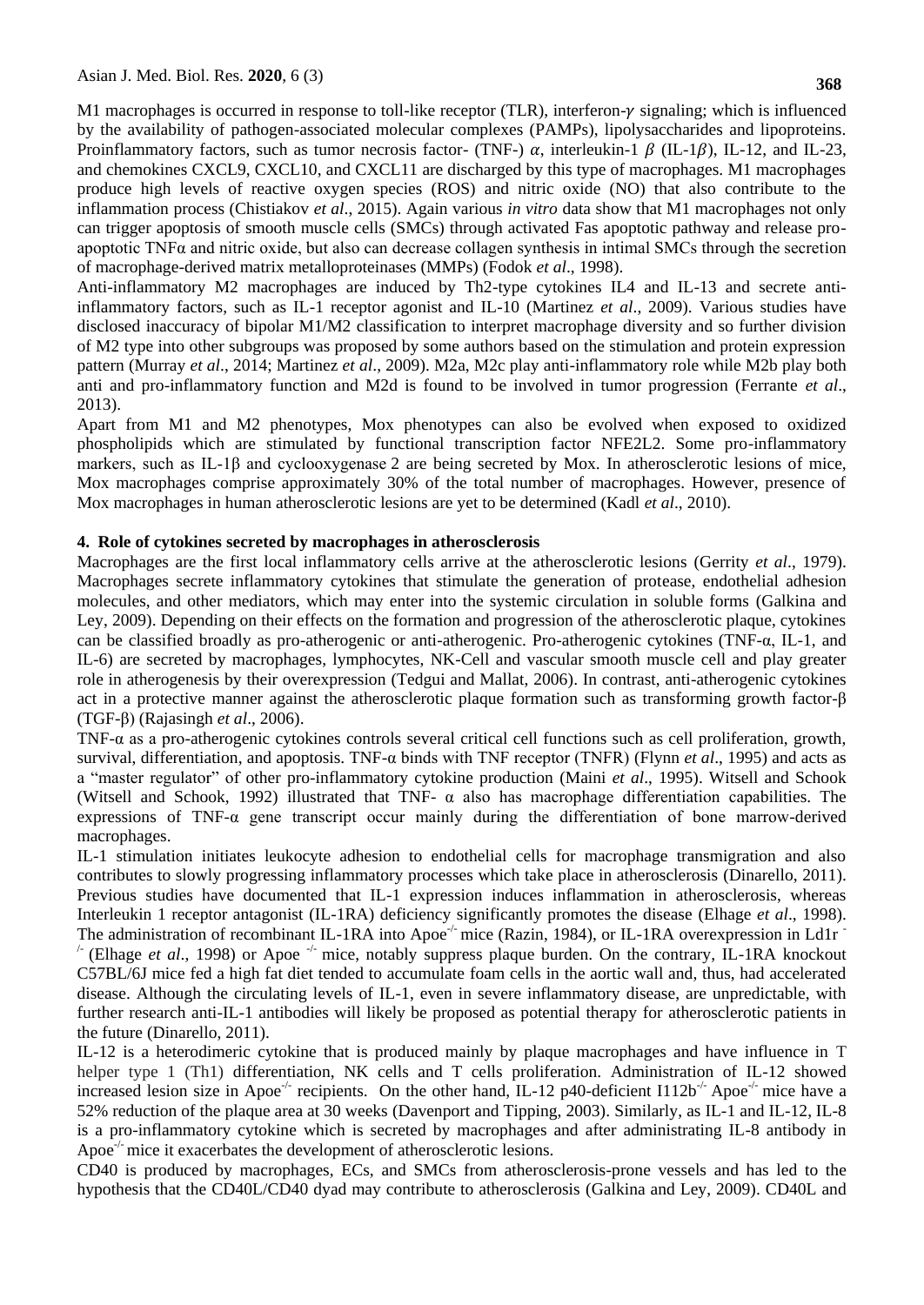**369**

CD40 were identified in human atherosclerotic lesions at very early developmental stages and their interaction plays a role in thrombosis, but it also contributes to the modulation of immune response to plaques formation. Treatment with antibodies against CD40L decreases atherosclerosis in  $L \frac{d}{dr}$  mice, with a concomitant suppression of macrophages and T cells (Mach *et al.*, 1998). Further experiments using Cd401g<sup>-/-</sup> Apoe<sup>-/-</sup> mice have depicted a pro-atherogenic activity for CD40L in advanced atherosclerosis by developing lipid core formation and plaque destabilization (Zirlik *et al*., 2007). Although CD40 found critical for the development of advanced lesions in animal experiments, subclinical study conducted on a patient group of atherosclerosis did not find similar result (de Lemos *et al*., 2005). To successfully target cytokines and cytokine receptors as future therapeutic options, further studies are required to better understand the association of cytokines in atherosclerotic plaque formation.

## **5. Role of chemokines in monocyte and macrophage migration to the atherosclerotic site**

Monocyte and macrophage homeostasis are tightly controlled by the chemoattractants including Complement component 5a (C5a) and (C-C motif) ligand 2 (CCL2) (Figure 1). C5a is one of the most potent inflammatory chemoattractants which enhances monocyte/macrophage recruitment to the site of inflammation (Distelmaier *et al*., 2009). It has the capability to induce the expression and release of abundant cytokines and chemokines including CCL2, CCL5 and CXCL1 (Buono *et al*., 2002).

CXCL1 plays major role in classical monocytosis and induced by high fat diet (Broxmeyer *et al*., 1996). CCL5 (RANTES) have activity in the recruitment of classical monocytes. With the acceleration of atherosclerosis in response to myocardial infarction, it is interesting to note that a recent clinical study evidenced an interaction between plasma CCL5 levels and progression of atherosclerosis after acute coronary syndrome (Blanchet *et al*., 2014).

CCL2, also defined as MCP-1, is also thought to be a major chemokine which has role in monocyte and macrophage recruitment during atherosclerosis development. Mouse model lacking CCL2 or its receptor develop smaller atherosclerotic plaques formation in comparison to the control. CCL2 induces monocyte mobilization from the sites of production. The lesion phenotype observed in CCR2-deficient mice showed low circulating monocyte numbers rather than the control mice (Buono *et al*., 2002).

Receptors of C5a are expressed by various cell types, such as macrophages, SMCs, mast cells, and endothelial cells. Inhibition of C5aR signaling decreased atherosclerosis and neointima formation in apoe<sup>-/-</sup> mice (Manthey *et al*., 2011). Due to its significant impacts on a neuromas cell types within the atherosclerotic plaque, C5a has identified as one of the key components in plaque destabilization and acute plaque rapture. Study also has been illustrated that enhanced levels of C5a are associated with increased cardiovascular risk in patients with advanced atherosclerosis (Speidl *et al.,* 2005).

## **6. Foam cell formation, macrophage death and its clearance by efferocytosis**

As discussed earlier, macrophage foam cells formation in the intima is a major hallmark of early stages of atherosclerotic plaque development. The significant cause of foam cells generation is the uncontrolled uptake of oxidized low-density lipoproteins (LDL) (Hutchins and Heinecke, 2015). Phagocytosis involved in the lipid internalization that is transported to late endosome/lysosomes, where lysosomal acid lipase (LAL) digests cholesteryl esters releasing free cholesteryl. Free cholesterol in turn is finally processed by acetyl-CoA acetyltransferase (ACAT1), an enzyme that help to transforms cholesteryl to cholesteryl esters (Chistiakov *et al.*, 2016). The endoplasmic reticulum serves as a depot for controlling newly synthesized cholesteryl ester hydrolase (NCEH). In atherosclerosis, pro-inflammatory cytokines influence upregulates the expression of scavenger receptors, especially LOX-1, and downregulate the expression of cholesterol transporters. ACAT1 is also enhanced, while NCEH expression is reduced. This results in deposition of free and esterified cholesterol in macrophages and ultimately generation of foam cells. Furthermore, other cell types, such as endothelial (ECs) and vascular smooth muscle cells (VSMCs), can also resulting in foam cells (Chistiakov *et al.*, 2017).

Formation of lipid rich necrotic cores within vulnerable plaques and macrophage death act as key factors in the promotion of advanced plaque necrosis. On a cellular level, "post-apoptotic," or "secondary," necrosis refers to a type of cell perturbation in where membranes become leaky and organelles swell, ultimately results in cellular death. *In vivo* experiment indicates that cell necrosis results when apoptotic cells in which membranes are primarily intact, but organelles are condensed, are not rapidly ingested by neighboring phagocytes. "Necrotic core" is often considered in the literature as "lipid core", because the dying macrophages are filled with lipid and mostly cholesterol, which ultimately becomes incorporated as extracellular lipid into the areas of plaque necrosis (Chistiakov *et al.*, 2017; Tabas, 2005).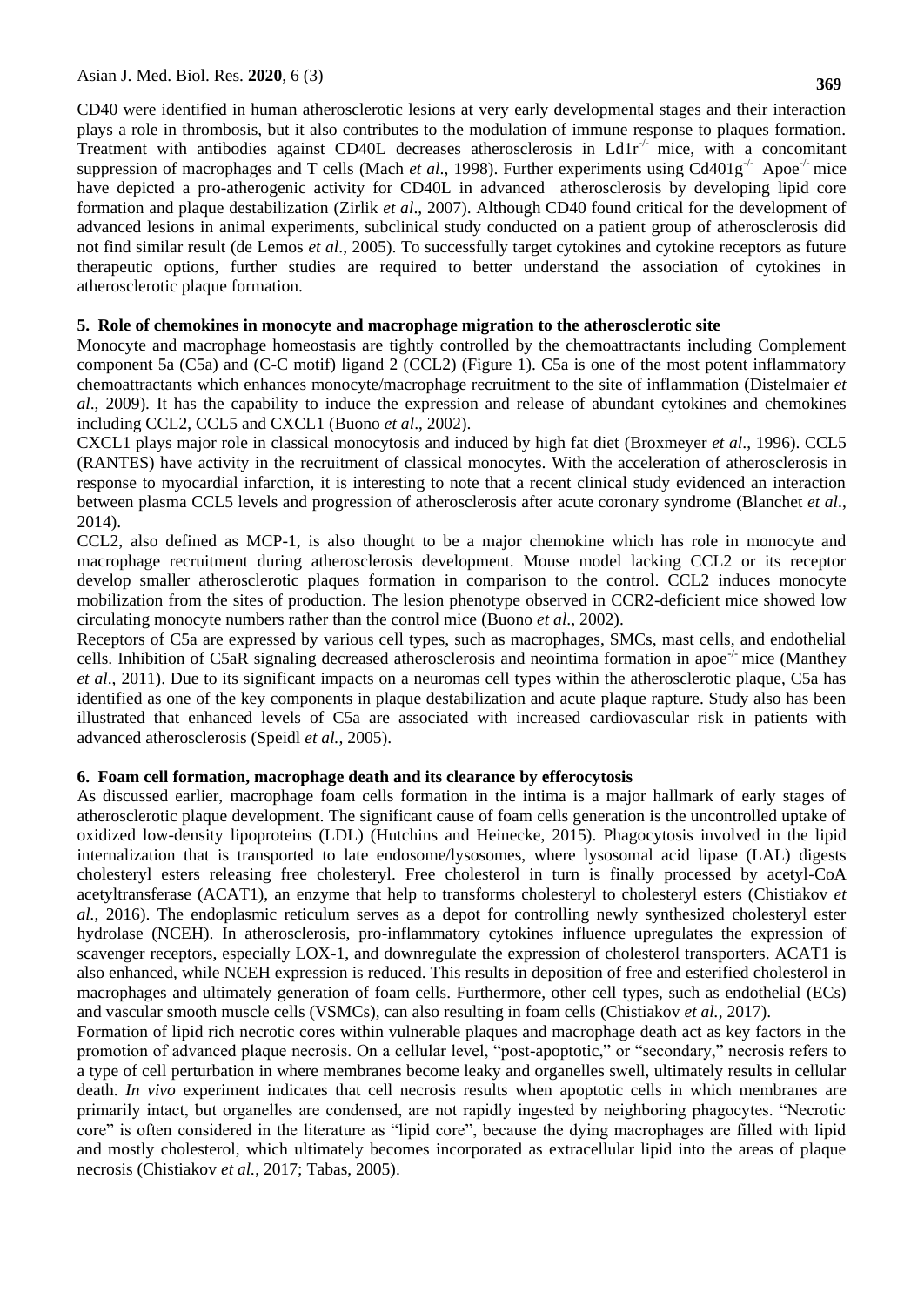Efferocytosis (Greek for carrying the corpse to the grave) is the removal of apoptotic cells by phagocytosis (Ortega-Gómez *et al*., 2013). Several stages can be distinguished in efferocytosis such as attraction of phagocytes, recognition, engulfment, and post-engulfment responses. Apoptotic cells (ACs) secrete soluble attraction or "find me" signals to in order to attract phagocytes and to initiate their own elimination. One such signal is the lipid lysophosphatidylcholine, which is mainly produced by caspase-3-activated phospholipase A2 and prompt clearance of the death cells (Lauber *et al*., 2003; Mueller *et al*., 2007). Sphingosine-1-phosphate (S1P) is formed by following caspase activation (Gude *et al*., 2008). Production of sphingosine kinase is upregulated in a caspase-dependent manner, which leads to extreme expression of S1P (Gude *et al*., 2008). Previous studies indicated that S1P is a great attractant for monocytes as well as macrophages (Gu *et al*., 2011). In fact, S1P has significant role on the regulation of epithelial cell extrusion during apoptosis (Gu *et al*., 2015). A more complete list of "come and get me" factors which can be found in the recent review by Peter *et al.* (2010). The leaky cell membrane of necrotic or late ACs liberates additional proteins, so-called alarmins, which propagate a danger signal and alert the immune system. Consequently, ACs gives electric signals which attract phagocytes, as has been mentioned for endothelial cells (Segundo *et al.*, no date). As previous reviewed, (Thorp, 2010) in atherosclerosis an overload of these "eat me" signals can be found. In addition to "find me" signals, ACs will also express "eat me" signals, i.e., molecules that are upregulated or translocated to the surface to facilitate interactions with phagocytes. In fact, efferocytosis will largely depend on the quantity of positive ("eat me") and negative ("don't eat me") signals. In the end, the "phagocytic synapse" tightly interconnects the phagocyte with the dying cell (zipper like interaction). Therefore, ingestion by the phagocyte, the internalized AC will be processed and degraded through a series of fusions with endosomes and lysosomes (Soehnlein *et al.*, 2013). Finally, as mentioned above, the impact of apoptosis is beneficial in early stages of atherosclerosis, whereas in advanced lesions, it results in plaque instability and thrombogenicity (Broxmeyer *et al.*, 1991). It is assumed that less efficient scavenging of ACs and subsequent secondary necrosis play a significant function in unstable atherosclerotic lesions.



**Figure 1. Monocyte trafficking from the circulation to the atherosclerotic plaque. (a) The accumulation of monocytes from the circulation to the atherosclerotic lesion is guided by inflammatory chemoattractants (such as CCL2 and C5a). (b) The engagement of chemoattractant with its receptor on monocyte surface facilitates its chemotaxis to the atherosclerotic endothelium. (c, d) By interacting with atherosclerotic endothelium, inflammatory monocytes then migrate into the atherosclerotic lesion. (e) Once they are recruited to the lesion site monocytes further contribute to inflammation by differentiating into macrophages. (f) These macrophages become foam cells by ingesting cholesterol. (g) These foam cells can form atherosclerotic plaque that may lead to atherosclerosis.**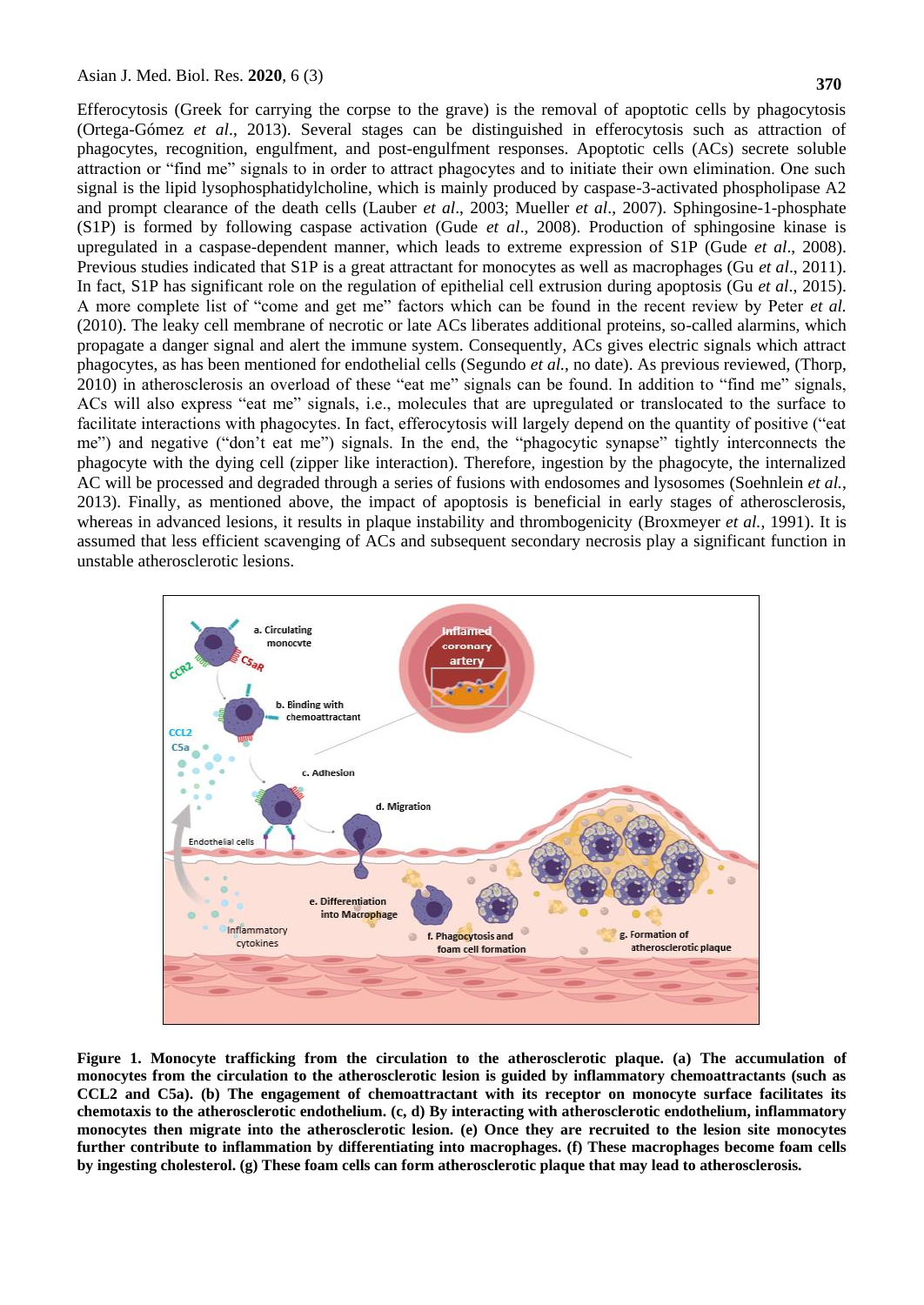## **7. Conclusions**

Atherosclerosis is a chronic inflammatory disease arising from an imbalance in lipid metabolism and a maladaptive immune response driven by the accumulation of cholesterol-laden macrophages in the artery wall. Concepts on how macrophages and their related cytokines and other factors affect different stages of atherosclerosis is emphasized in this review because highlighting the association of macrophage with atherosclerosis is critical for understanding the prognosis, diagnosis, and treatment of this disease. Macrophages are a vital and versatile lineage having numerous associated effector functions that implicate them in several features of atherosclerosis including lipid phagocytosis, plaque repair, plaque rupture, and the autoimmune phenomena associated with atherosclerosis. After being recruited by circulated monocytes, they take part in LDL uptake and lipid accumulation in the arterial wall becoming foam cell. Macrophage population is heterogenous and several subtypes differ in their function and gene expression profiles. This review provides a brief discussion on the involvement of macrophages in atherosclerosis mainly based on animal model studies which may not completely reflect the process in human. To discover more effective and potential therapeutic options for atherosclerosis, in future more human genetic studies along with mechanism based clinical trials should be performed.

## **Conflict of interest**

None to declare.

### **References**

- Back M and GK Hansson, 2015. Anti-inflammatory therapies for atherosclerosis. Nat. Rev. Cardiol., 12: 199– 211.
- Broxmeyer HE, S Cooper, G Cacalano, NL Hague, E Bailish and MW Moore, 1996. Involvement of Interleukin (IL) 8 receptor in negative regulation of myeloid progenitor cells in vivo: evidence from mice lacking the murine IL-8 receptor homologue. J. Exp. Med., 184: 1825-1832.
- Blanchet X, K Cesarek, J Brandt, H Herwald, D Teupser, H Kuechenhoff, E Karshovska, SF Mause, W Siess, H Wasmuth and O Soehnlein, 2014. Inflammatory role and prognostic value of platelet chemokines in acute coronary syndrome. Thromb Haemost., 112: 1277-1287.
- Blankenberg S, S Barbaux and L Tiret, 2003. Adhesion molecules and atherosclerosis. Atherosclerosis, 170: 191–203.
- Boring L, J Gosling and M Cleary, 1998. Decreased lesion formation in CCR2<sup>-/−</sup> mice reveals a role for chemokines in the initiation of atherosclerosis. Nature, 394: 894–897.
- Bouhlel MA, B Derudas, E Rigamonti, R Dièvart, J Brozek, S Haulon, C Zawadzki, B Jude, G Torpier, N Marx and B Staels, 2007. PPARγ activation primes human monocytes into alternative M2 macrophages with antiinflammatory properties. Cell Metab., 6: 137-143.
- Broxmeyer HE, B Sherry, S Cooper, FW Ruscetti, DE Williams, P Arosio, BS Kwon and A Cerami, 1991. Macrophage inflammatory protein (MIP)-1 beta abrogates the capacity of MIP-1 alpha to suppress myeloid progenitor cell growth. J. Immunol., 147: 2586-2594.
- Broxmeyer HE, S Cooper, G Cacalano, NL Hague, E Bailish and MW Moore, 1996. Involvement of Interleukin (IL) 8 receptor in negative regulation of myeloid progenitor cells in vivo: evidence from mice lacking the murine IL-8 receptor homologue. J. Exp. Med., 184: 1825-1832.
- Buono C, CE Come, JL Witztum, GF Maguire, PW Connelly, M Carroll and AH Lichtman, 2002. Influence of C3 deficiency on atherosclerosis. Circ. Res., 105: 3025-3031.
- Chistiakov DA, YV Bobryshev, NG Nikiforov, NV Elizova, IA Sobenin and AN Orekhov, 2015. Macrophage phenotypic plasticity in atherosclerosis: the associated features and the peculiarities of the expression of inflammatory genes. Int. J. Cardiol., 184: 436-445.
- Chistiakov DA, AA Melnichenko, VA Myasoedova, AV Grechko and AN Orekhov, 2017. Mechanisms of foam cell formation in atherosclerosis. J. Mol. Med., 95: 1153-1165.
- Chistiakov DA, YV Bobryshev and AN Orekhov, 2016. Macrophage‐mediated cholesterol handling in atherosclerosis. J. Cell Mol. Med., 20: 17-28.
- Cros J, N Cagnard and K Woollard, 2010. Human CD14dim monocytes patrol and sense nucleic acids and viruses via TLR7 and TLR8 receptors. Immunity*,* 33: 375–386.
- Dahlöf B. 2010. Cardiovascular disease risk factors: epidemiology and risk assessment. Am. J. Cardiol., 105: 3A–9A.
- Davenport P and PG Tipping, 2003. The role of interleukin-4 and interleukin-12 in the progression of atherosclerosis in apolipoprotein E-deficient mice. Am. J. Pathol., 163: 1117-1125.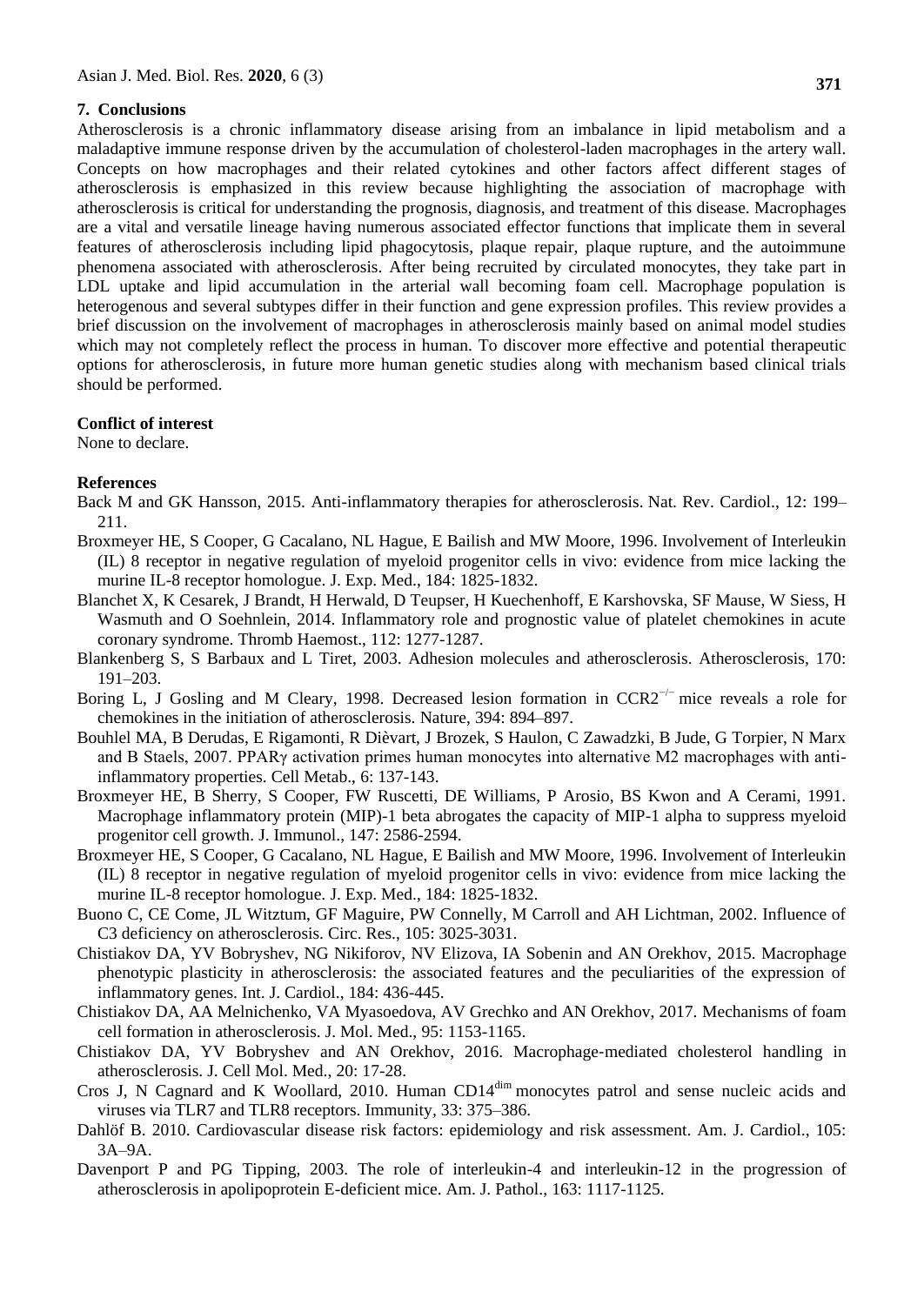- De Lemos JA, A Zirlik, U Schönbeck, N Varo, SA Murphy, A Khera, DK McGuire, G Stanek, HS Lo, R Nuzzo and DA Morrow, 2005. Associations between soluble CD40 ligand, atherosclerosis risk factors, and subclinical atherosclerosis: results from the Dallas Heart Study. Arterioscler. Thromb. Vasc. Biol., 25: 2192- 2196.
- Dinarello CA, 2011. A clinical perspective of IL-1 $\beta$  as the gatekeeper of inflammation. Eur. J. Immunol., 41: 1203-1217.
- Distelmaier K, C Adlbrecht, J Jakowitsch, S Winkler, D Dunkler, C Gerner, O Wagner, IM Lang and M Kubicek, 2009. Local complement activation triggers neutrophil recruitment to the site of thrombus formation in acute myocardial infarction. Thromb. Haemost., 102: 564-572.
- Elhage R, A Maret, MT Pieraggi, JC Thiers, JF Arnal and F Bayard, 1998. Differential effects of interleukin-1 receptor antagonist and tumor necrosis factor binding protein on fatty-streak formation in apolipoprotein E– deficient mice. Circulation, 97: 242-244.
- Fadok VA, DL Bratton, A Konowal, PW Freed, JY Westcott and PM Henson, 1998. Macrophages that have ingested apoptotic cells in vitro inhibit proinflammatory cytokine production through autocrine/paracrine mechanisms involving TGF-beta, PGE2, and PAF. J. Clin. Invest., 101: 890-898.
- Ferrante CJ, G Pinhal-Enfield, G Elson, BN Cronstein, G Hasko, S Outram and SJ Leibovich, 2013. The adenosine-dependent angiogenic switch of macrophages to an M2-like phenotype is independent of interleukin-4 receptor alpha (IL-4Rα) signaling. Inflammation, 36: 921-931.
- Flynn JL, MM Goldstein, J Chan, KJ Triebold, K Pfeffer, CJ Lowenstein, R Schrelber, TW Mak and BR Bloom, 1995. Tumor necrosis factor-α is required in the protective immune response against *Mycobacterium tuberculosis* in mice. Immunity, 2: 561-572.
- Galkina E and K Ley, 2009. Immune and inflammatory mechanisms of atherosclerosis. Annu. Rev. Immunol., 27.
- Geissmann F, S Jung, DR Littman, 2003. Blood monocytes consist of two principal subsets with distinct migratory properties. Immunity*,* 19: 71–82.
- Gerrity RG, HK Naito, M Richardson and CJ Schwartz, 1979. Dietary induced atherogenesis in swine: morphology of the intima in prelesion stages. Am. J. Pathol., 95: 775.
- Ginhoux F and S Jung, 2014. Monocytes and macrophages: developmental pathways and tissue homeostasis. Nat. Rev. Immunol., 14: 392–404.
- Gronholdt ML, S Dalager-Pedersen and E Falk, 1998. Coronary atherosclerosis: determinants of plaque rupture Eur. J. Heart Suppl., C. 4: 24-29.
- Gu Y, J Shea, G Slattum, MA Firpo, M Alexander and SJ Mulvihill, 2015. Defective apical extrusion signaling contributes to aggressive tumor hallmarks. Life, 4: 04069.
- Gu Y, T Forostyan, R Sabbadini and J Rosenblatt, 2011. Epithelial cell extrusion requires the sphingosine-1 phosphate receptor 2 pathway. J. Cell Biol., 193: 667–676.
- Gu L, Y Okada and S Clinton, 1998. Absence of monocyte chemoattractant protein-1 reduces atherosclerosis in low-density lipoprotein-deficient mice. Mol. Cell., 2: 275–281.
- Gude DR, SE Alvarez, SW Paugh, P Mitra, J Yu and Griffiths R, 2008. Apoptosis induces expression of sphingosine kinase 1 to release sphingosine-1-phosphate as a "come-and-get-me" signal. FASEB J., 22: 2629–2638.
- Hutchins PM and JW Heinecke, 2015. Cholesterol efflux capacity, macrophage reverse cholesterol transport, and cardioprotective HDL. Curr. Opin. Lipidol., 26: 388.
- Johnson JL and AC Newby, 2009. Macrophage heterogeneity in atherosclerotic plaques. Curr. Opin. Lipidol., 20: 370.
- Kadl A, AK Meher, PR Sharma, MY Lee, AC Doran, SR Johnstone, MR Elliott, F Gruber, J Han, W Chen and T Kensler, 2010. Identification of a novel macrophage phenotype that develops in response to atherogenic phospholipids via Nrf2. Circ. Res., 107: 737-746.
- Krauss RM, 2010. Lipoprotein subfractions and cardiovascular disease risk. Cur. Opin. Lipidol*.,* 21: 305–311.
- Kume N and T Kita, 2001. Roles of lectin-like oxidized LDL receptor-1 and its soluble forms in atherogenesis. Curr. Opin. Lipidol., 12: 419–423.
- Lauber K, E Bohn, SM Krober, YJ Xiao, SG Blumenthal and RK Lindemann, 2003. Apoptotic cells induce migration of phagocytes via caspase-3-mediated release of a lipid attraction signal. Cell, 113: 717–730.
- Libby P, I Tabas, G Fredman and EA Fisher, 2014. Inflammation and its resolution as determinants of acute coronary syndromes. Circ. Res., 114: 1867–187.
- Lloyd-Jones DM, 2010. Cardiovascular risk prediction: basic concepts, current status, and future directions. Circulation, 121: 1768–1777.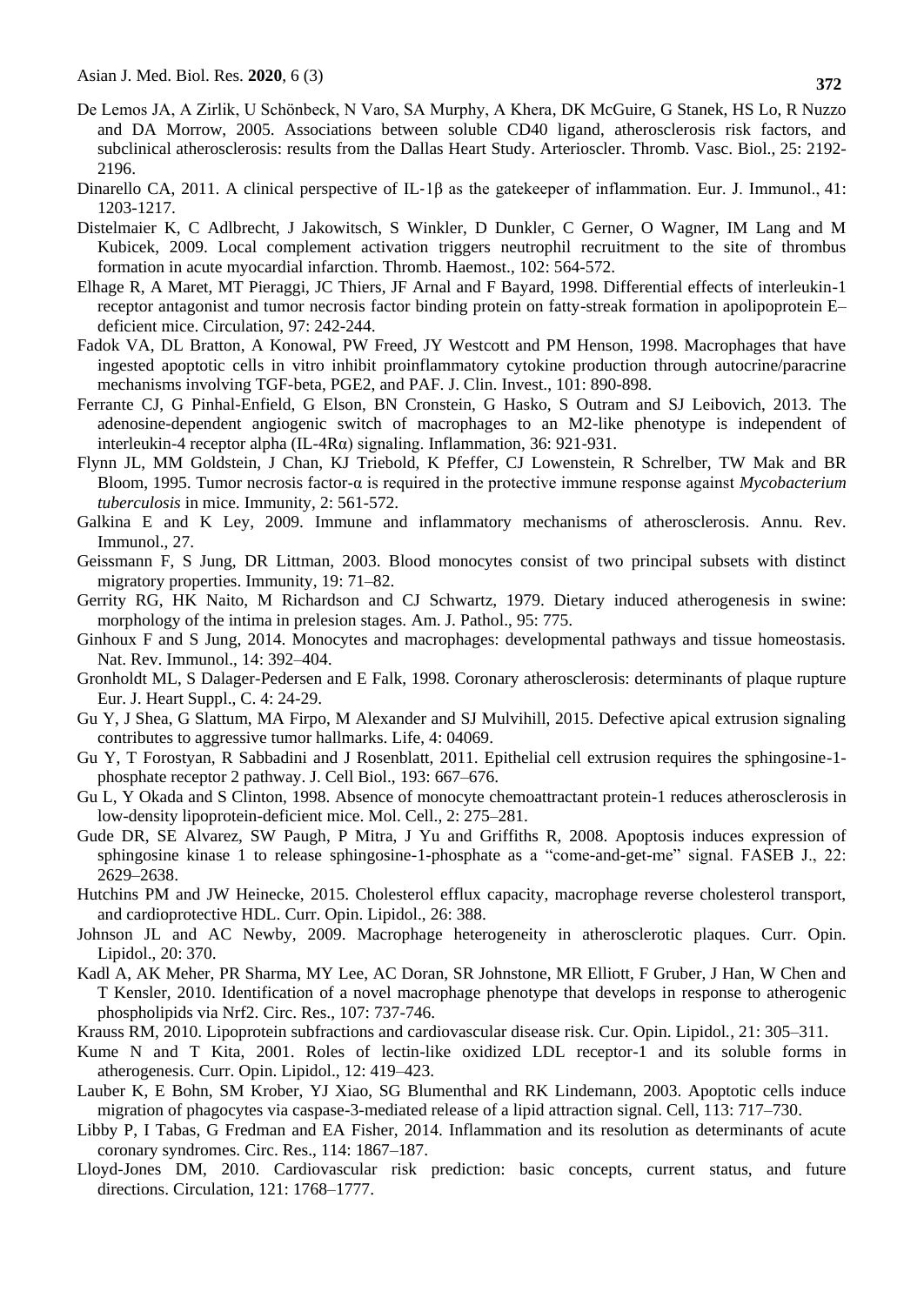- Lusis AJ, 2012. Genetics of atherosclerosis. Trends. Genet., 28: 267-275.
- Mach F, U Schönbeck, GK Sukhova, E Atkinson and P Libby, 1998. Reduction of atherosclerosis in mice by inhibition of CD40 signalling. Nature, 394: 200.
- Maini RN, MJ Elliott, FM Brennan and M Feldmann, 1995. Beneficial effects of tumour necrosis factor‐alpha (TNF- $\alpha$ ) blockade in rheumatoid arthritis (RA). J. Clin. Exp. Immunol., 101: 207-212.
- Manthey HD, AC Thomas, IA Shiels, A Zernecke, TM Woodruff, B Rolfe and SM Taylor, 2011. Complement C5a inhibition reduces atherosclerosis in ApoE−/− mice. FASEB J., 25: 2447-2455.
- Martinez FO, L Helming and S Gordon, 2009. Alternative activation of macrophages: an immunologic functional perspective. Annu. Rev. Immunol., 27: 451-483.
- Minami M, N Kume, T Shimaoka, H Kataoka, K Hayashida, Y Akiyama, I Nagata, K Ando, M Nobuyoshi, M Hanyuu, M Komeda, S Yonehara and T Kita, 2001. Expression of SR-PSOX, a novel cell-surface scavenger receptor for phosphatidylserine and oxidized LDL in human atherosclerotic lesions. Arterioscler. Thromb. Vasc. Biol., 21: 1796–1800.
- Mueller RB, A Sheriff, US Gaipl, S Wesselborg and K Lauber, 2007. Attraction of phagocytes by apoptotic cells is mediated by lysophosphatidylcholine. Autoimmunity, 40: 342–344.
- Moore KJ, FJ Sheedy and EA Fisher, 2013. Macrophages in atherosclerosis: a dynamic balance. Nat. Rev. Immunol., 13:709–721.
- Murray PJ, JE Allen, SK Biswas, EA Fisher, DW Gilroy, S Goerdt, S Gordon, JA Hamilton, LB Ivashkiv, T Lawrence and M Locati, 2014. Macrophage activation and polarization: nomenclature and experimental guidelines. Immunity, 41: 14-20.
- Natarajan R and Q Cai, 2005. Monocyte retention in the pathology of atherosclerosis. Future Cardiol., 1: 331– 340.
- Nathan C and A Ding, 2010. Nonresolving inflammation. Cell*,* 140: 871–882.
- Nicola NA and D Metcalf, 1986. Specificity of action of colony-stimulating factors in the differentiation of granulocytes and macrophages. Ciba. Found. Symp*.,* 118: 7–28.
- Novoselov VV, MA Sazonova MA, EA Ivanova and AN Orekhov, 2015. Study of the activated macrophage transcriptome. Exp. Mol. Pathol., 99: 575–580.
- Ortega‐Gómez A, M Perretti and O Soehnlein, 2013. Resolution of inflammation: an integrated view. EMBO Mol. Med., 5: 661-674.
- Peter C, S Wesselborg, M Herrmann and K Lauber, 2010. Dangerous attraction: phagocyte recruitment and danger signals of apoptotic and necrotic cells. Apoptosis, 15: 1007-1028.
- Qiao JH, J Tripathi, NK Mishra, Y Cai, S Tripathi, XP Wang, S Imes, MC Fishbein, SK Clinton, P Libby, AJ Lusis and TB Rajavashisth. 1997. Role of macrophage colony-stimulating factor in atherosclerosis: studies of osteopetrotic mice. Am. J. Pathol., 150: 1687–1699.
- Quehenberger O, 2005. Molecular mechanisms regulating monocyte recruitment in atherosclerosis. J. Lipid Res., 46: 1582-1590.
- Rajasingh J, E Bord, C Luedemann, J Asai, H Hamada, T Thorne, G Qin, D Goukassian, Y Zhu, DW Losordo and R Kishore, 2006. IL-10-induced TNF-alpha mRNA destabilization is mediated via IL-10 suppression of p38 MAP kinase activation and inhibition of HuR expression. FASEB J., 20: 2112-2114.
- Rajavashisth T, JH Qiao, S Tripathi, J Tripathi, N Mishra, M Hua, XP Wang, A Loussararian, S Clinton, P Libby and A Lusis. 1998. Heterozygous osteopetrotic (op) mutation reduces atherosclerosis in LDL receptordeficient mice. J. Clin. Invest., 101: 2702–271.
- Randolph GJ. 2014. Mechanisms that regulate macrophage burden in atherosclerosis. Circ. Res., 114: 1757– 1771.
- Razin E and G Marx, 1984. Thrombin-induced degranulation of cultured bone marrow-derived mast cells. J. Immunol., 133: 3282-3285.
- Segundo C, F Medina, C Rodríguez, R Martínez-Palencia, F Leyva-Cobián and JA Brieva, 1999. Surface molecule loss and bleb formation by human germinal center B cells undergoing apoptosis: role of apoptotic blebs in monocyte chemotaxis. Blood, 94: 1012-1020.
- Seimon T and I Tabas, 2009. Mechanisms and consequences of macrophage apoptosis in atherosclerosis. J. Lipid Res., 50: 382–387.
- Shah PK, 2002. Pathophysiology of coronary thrombosis: role of plaque rupture and plaque erosion Prog. Cardiovasc. Dis., 44: 357-368.
- Soehnlein O, M Drechsler, Y Döring, D Lievens, H Hartwig and K Kemmerich, A Ortega‐Gómez, M Mandl, S Vijayan, D Projahn and CD Garlichs, 2013. Distinct functions of chemokine receptor axes in the atherogenic mobilization and recruitment of classical monocytes. EMBO Mol. Med., 5: 471-481.